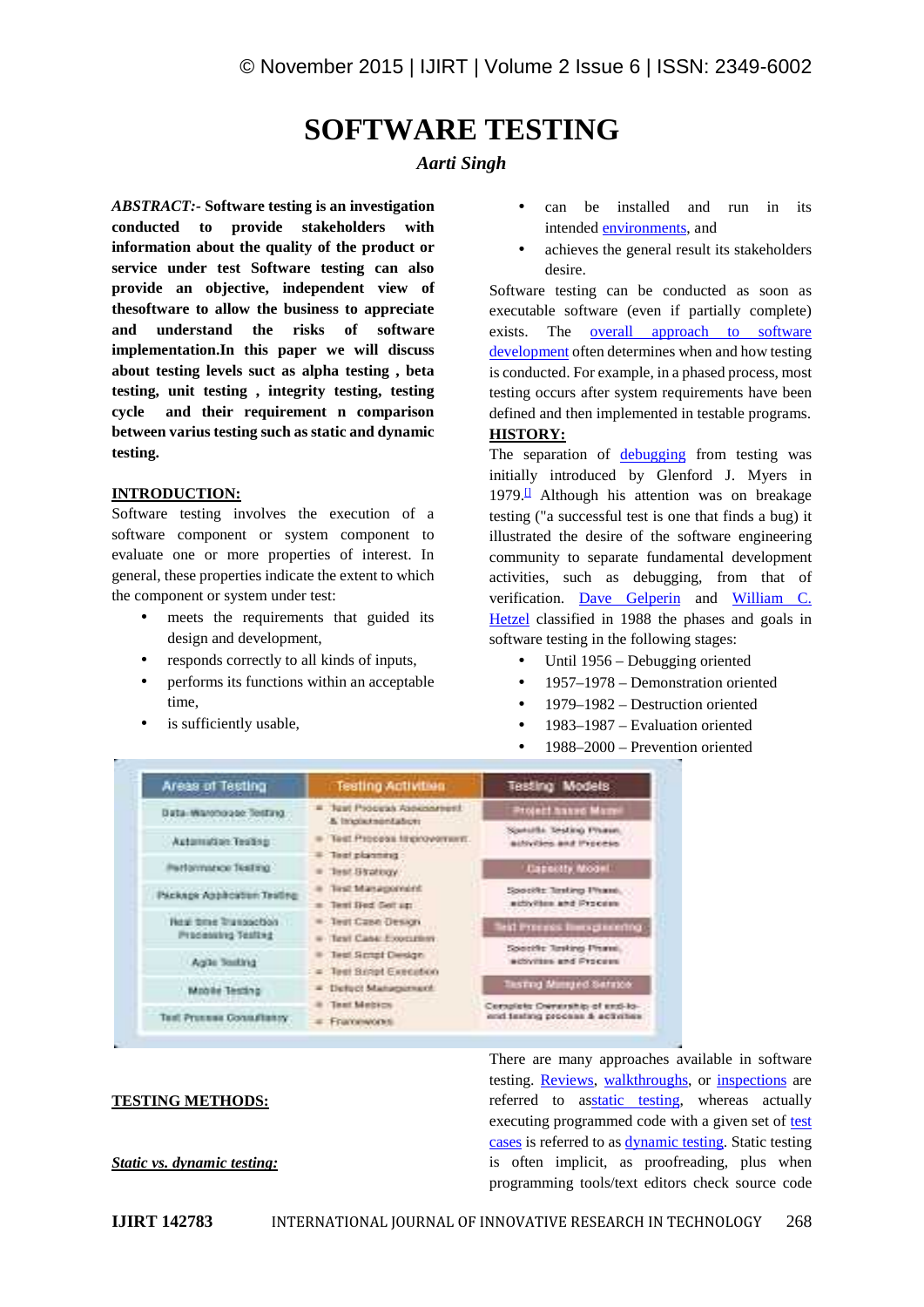structure or compilers (pre-compilers) check syntax and data flow as static program analysis. Dynamic testing takes place when the program itself is run. Dynamic testing may begin before the program is 100% complete in order to test particular sections of code and are applied to discrete functions or modules. Typical techniques for this are either

stubs/drivers or execution from a debugger environment.

Static testing involves verification, whereas dynamic testing involves validation. Together they help improve software quality. Among the techniques for static analysis, mutation testing can be used to ensure the test-cases will detect errors which are introduced by mutating the source code.

| <b>Black box testing</b>                                                            | White box testing                                                                |
|-------------------------------------------------------------------------------------|----------------------------------------------------------------------------------|
| Black Box testing is<br>planned without the<br>intimate knowledge of<br>the program | White Box testing is<br>planned with the<br>intimate knowledge of<br>the program |
| Black Box test is<br>usually based on<br>specification of the<br>program            | White Box testing aims<br>at testing each aspect<br>of the program logic         |

# *White-box testing*

**White-box testing** (also known as **clear box testing**, **glass box testing**, **transparent box testing** and **structural testing**) tests internal structures or workings of a program, as opposed to the functionality exposed to the end-user. In white box testing an internal perspective of the system, as well as programming skills, are used to design test cases. The tester chooses inputs to exercise paths through the code and determine the appropriate outputs. This is analogous to testing nodes in a circuit, e.g. in-circuit testing (ICT)

While white-box testing can be applied at the unit, integration and system levels of the software testing process, it is usually done at the unit level. It can test paths within a unit, paths between units during integration, and between subsystems during a system–level test. Though this method of test design can uncover many errors or problems, it might not detect unimplemented parts of the specification or missing requirements.

Techniques used in white-box testing include:

- API testing testing of the application using public and private APIs (application programming interfaces)
- $\bullet$  Code coverage creating tests to satisfy some criteria of code coverage (e.g., the test designer can create tests to cause all

statements in the program to be executed at least once)

- Fault injection methods intentionally introducing faults to gauge the efficacy of testing strategies
- Mutation testing methods
- Static testing methods

Code coverage tools can evaluate the completeness of a test suite that was created with any method, including black-box testing. This allows the software team to examine parts of a system that are rarely tested and ensures that the most important function points have been tested.<sup>[22]</sup> Code coverage as a software metric can be reported as a percentage for:

- *Function coverage*, which reports on functions executed
- *Statement coverage*, which reports on the number of lines executed to complete the test
- *Decision coverage*, which reports on whether both the True and the False branch of a given test has been executed

100% statement coverage ensures that all code paths or branches (in terms of control flow) are executed at least once. This is helpful in ensuring correct functionality, but not sufficient since the same code may process different inputs correctly or incorrectly. *Black-box testing*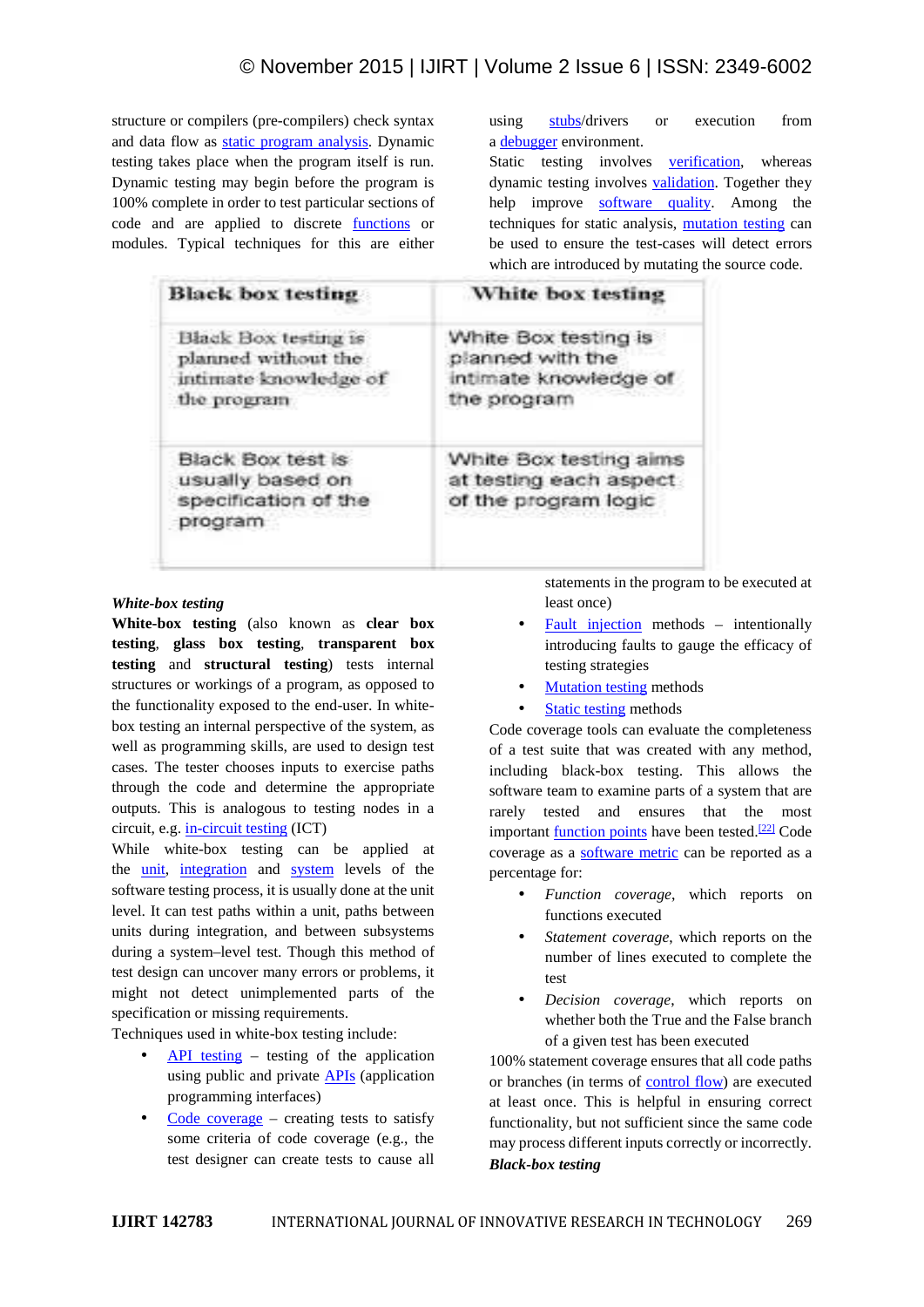

diagram

Black box

**Black-box testing** treats the software as a "black box", examining functionality without any knowledge of internal implementation. The testers are only aware of what the software is supposed to do, not how it does it.<sup>[23]</sup> Black-box testing methods include: equivalence partitioning, boundary value analysis, all-pairs testing, state transition tables, decision table testing, fuzz testing, model based testing, use case testing, exploratory testing and specification-based testing.

**Specification-based testing** aims to test the functionality of software according to the applicable requirements.[24]This level of testing usually requires thorough test cases to be provided to the tester, who then can simply verify that for a given input, the output value (or behavior), either "is" or "is not" the same as the expected value specified in the test case. Test cases are built around specifications and requirements, i.e., what the application is supposed to do. It uses external

descriptions of the software, including specifications, requirements, and designs to derive test cases. These tests can be functional or nonfunctional, though usually functional.

Specification-based testing may be necessary to assure correct functionality, but it is insufficient to guard against complex or high-risk situations.<sup>[25]</sup>

One advantage of the black box technique is that no programming knowledge is required. Whatever biases the programmers may have had, the tester likely has a different set and may emphasize different areas of functionality. On the other hand, black-box testing has been said to be "like a walk in a dark labyrinth without a flashlight." $[26]$ Because they do not examine the source code, there are situations when a tester writes many test cases to check something that could have been tested by only one test case, or leaves some parts of the program untested.

This method of test can be applied to all levels of software

testing: unit, integration, system and acceptance. It typically comprises most if not all testing at higher levels, but can also dominate unit testing as well.



#### *Visual testing*

The aim of visual testing is to provide developers with the ability to examine what was happening at the point of software failure by presenting the data in such a way that the developer can easily find the information she or he requires, and the information is expressed clearly.[27][28]

At the core of visual testing is the idea that showing someone a problem (or a test failure), rather than just describing it, greatly increases clarity and understanding. Visual testing therefore requires the

recording of the entire test process – capturing everything that occurs on the test system in video format. Output videos are supplemented by realtime tester input via picture-in-a-picture webcam and audio commentary from microphones.

Visual testing provides a number of advantages. The quality of communication is increased drastically because testers can show the problem (and the events leading up to it) to the developer as opposed to just describing it and the need to replicate test failures will cease to exist in many cases. The developer will have all the evidence he or she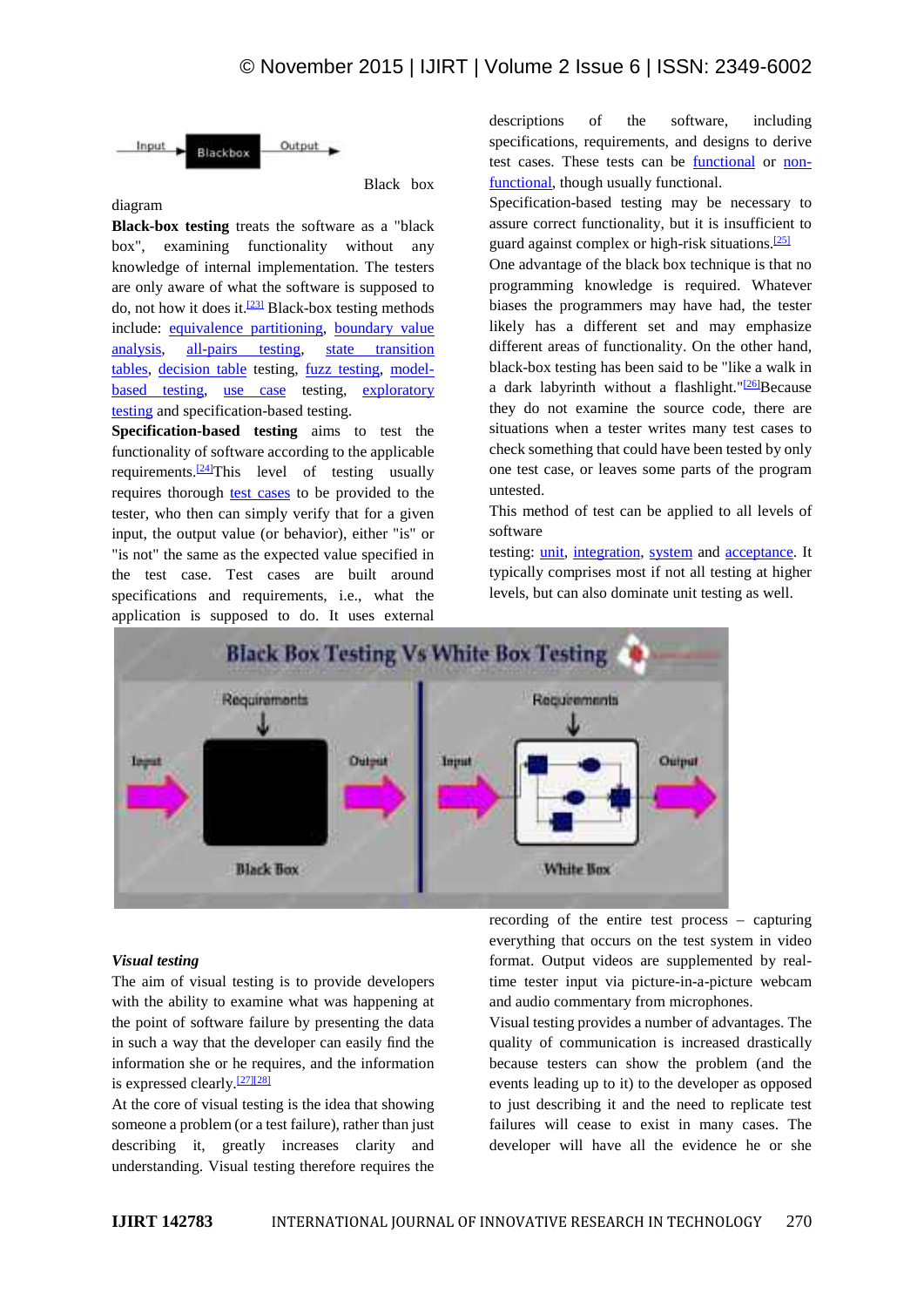requires of a test failure and can instead focus on the cause of the fault and how it should be fixed.

Visual testing is particularly well-suited for environments that deploy agile methods in their development of software, since agile methods require greater communication between testers and developers and collaboration within small teams.<sup>[1]</sup>

Ad hoc testing and exploratory testing are important methodologies for checking software integrity, because they require less preparation time to implement, while the important bugs can be found quickly. In ad hoc testing, where testing takes place in an improvised, impromptu way, the ability of a

test tool to visually record everything that occurs on a system becomes very important in order to document the steps taken to uncover the bug.<sup>[Visual]</sup> testing is gathering recognition in customer acceptance and usability testing, because the test can be used by many individuals involved in the development process. For the customer, it becomes easy to provide detailed bug reports and feedback, and for program users, visual testing can record user actions on screen, as well as their voice and image, to provide a complete picture at the time of software failure for the developers.

## **TESTING LEVELS:**



There are generally four recognized levels of tests: unit testing, integration testing, component interface testing, and system testing.

# **Unit testing**

Unit testing, also known as component testing, refers to tests that verify the functionality of a specific section of code, usually at the function level. In an object-oriented environment, this is usually at the class level, and the minimal unit tests include the constructors and destructors.[32]

These types of tests are usually written by developers as they work on code (white-box style), to ensure that the specific function is working as expected. One function might have multiple tests, to catch corner cases or other branches in the code. Unit testing alone cannot verify the functionality of a piece of software, but rather is used to ensure that the building blocks of the software work independently from each other.

Unit testing is a software development process that involves synchronized application of a broad spectrum of defect prevention and detection strategies in order to reduce software development risks, time, and costs. It is performed by the software developer or engineer during the construction phase

of the software development lifecycle. Rather than replace traditional QA focuses, it augments it. Unit testing aims to eliminate construction errors before code is promoted to QA; this strategy is intended to increase the quality of the resulting software as well as the efficiency of the overall development and QA process.

Depending on the organization's expectations for software development, unit testing might include static code analysis, data flow analysis, metrics analysis, peer code reviews, code coverage analysis and other software verification practices.

# **Integration testing**

Integration testing is any type of software testing that seeks to verify the interfaces between components against a software design. Software components may be integrated in an iterative way or all together ("big bang"). Normally the former is considered a better practice since it allows interface issues to be located more quickly and fixed.

Integration testing works to expose defects in the interfaces and interaction between integrated components (modules). Progressively larger groups of tested software components corresponding to elements of the architectural design are integrated and tested until the software works as a system.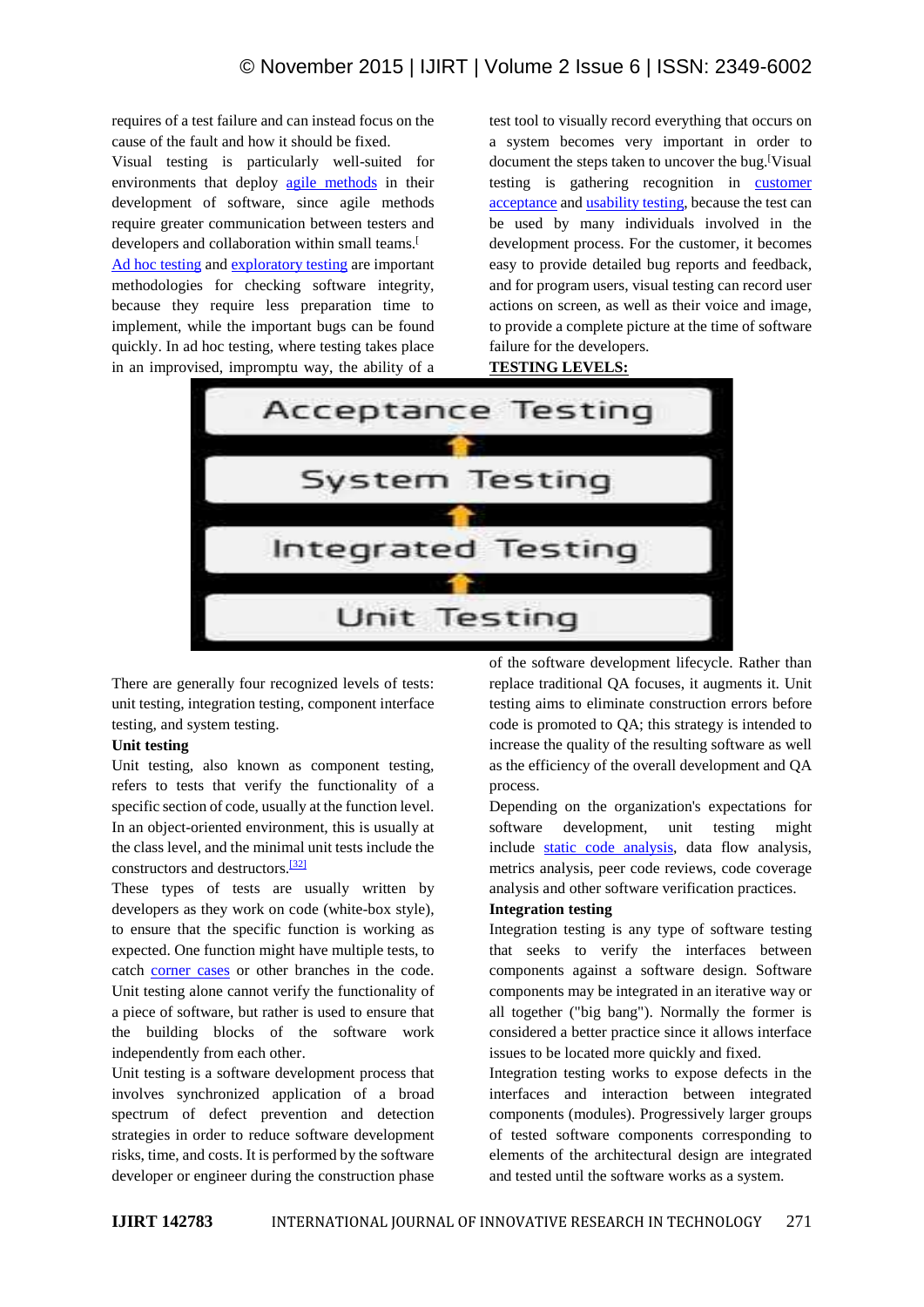

### **Component interface testing**

The practice of component interface testing can be used to check the handling of data passed between various units, or subsystem components, beyond full integration testing between those units.<sup>[34][35]</sup> The data being passed can be considered as "message packets" and the range or data types can be checked, for data generated from one unit, and tested for validity before being passed into another unit. One option for interface testing is to keep a separate log file of data items being passed, often with a timestamp logged to allow analysis of thousands of cases of data passed between units for days or weeks. Tests can include checking the handling of some extreme data values while other interface variables are passed as normal values. Unusual data values in an interface can help explain unexpected performance in the next unit. Component interface testing is a variation of **black-box** testing,

#### Alpha testing

Alpha testing is simulated or actual operational testing by potential users/customers or an independent test team at the developers' site. Alpha testing is often employed for off-the-shelf software as a form of internal acceptance testing, before the software goes to beta testing.<sup>[39]</sup>

# **Beta testing**

Beta testing comes after alpha testing and can be considered a form of external user acceptance testing. Versions of the software, known as beta versions, are released to a limited audience outside of the programming team known as beta testers. The software is released to groups of people so that further testing can ensure the product has few faults or bugs. Beta versions can be made available to the open public to increase the feedback field to a maximal number of future users and to deliver value earlier, for an extended or even infinite period of time (perpetual beta).



**Functional vs non-functional testing**: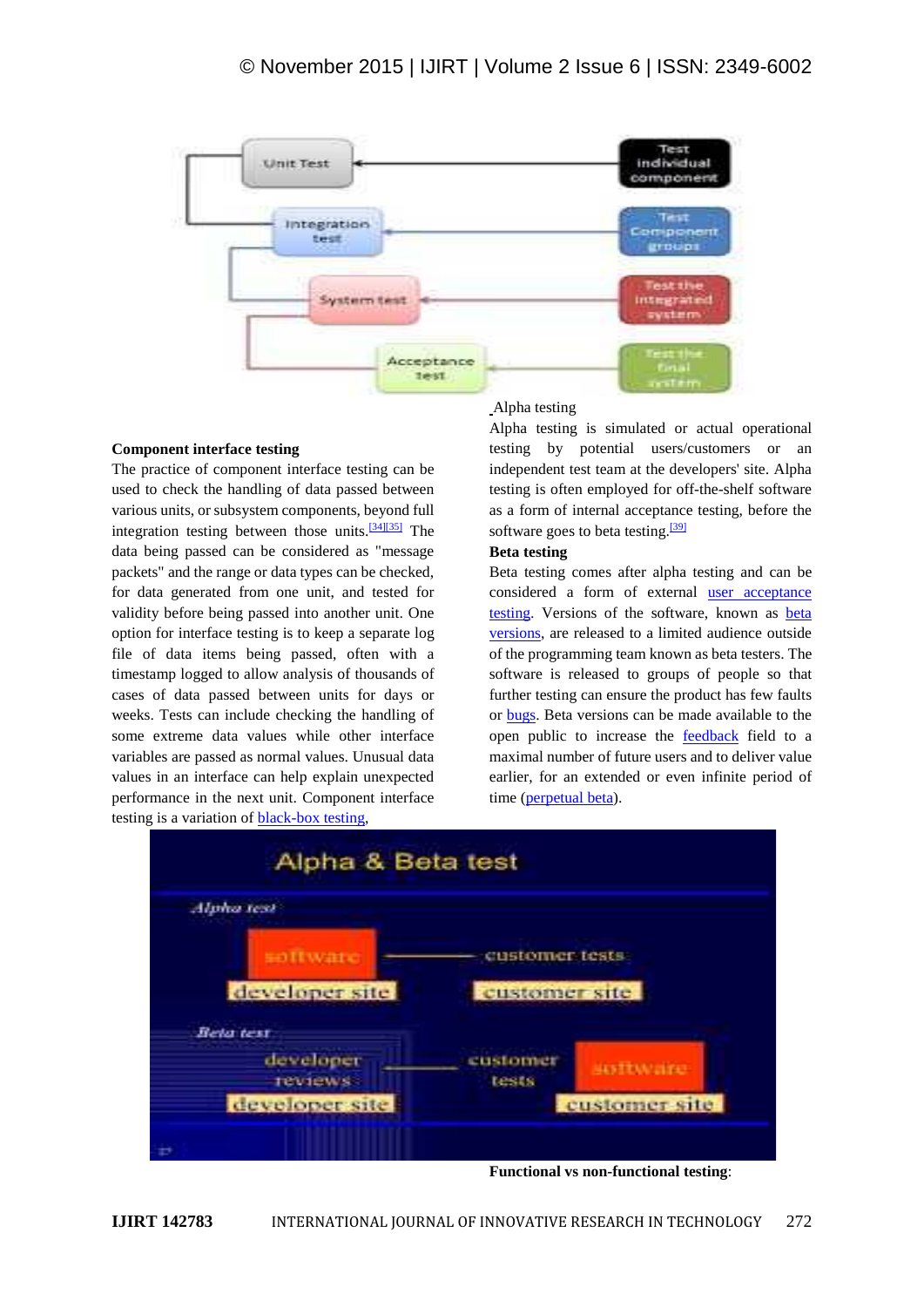Functional testing refers to activities that verify a specific action or function of the code. These are usually found in the code requirements documentation, although some development methodologies work from use cases or user stories. Functional tests tend to answer the question of "can the user do this" or "does this particular feature work."

Non-functional testing refers to aspects of the software that may not be related to a specific function or user action, such as scalability or other performance, behavior under certain constraints, or security. Testing will determine the breaking point, the point at which extremes of scalability or performance leads to unstable execution. Non-functional requirements tend to be those that reflect the quality of the product, particularly in the context of the suitability perspective of its users.

with the focus on the data values beyond just the related actions of a subsystem component.

#### **System testing**

System testing, or end-to-end testing, tests a completely integrated system to verify that it meets its requirements.<sup>[36]</sup>For example, a system test might involve testing a logon interface, then creating and editing an entry, plus sending or printing results, followed by summary processing or deletion (or archiving) of entries, then logoff.

## *TESTING CYCLE:*

Although variations exist between organizations, there is a typical cycle for testing. The sample below is common among organizations employing the Waterfall development model. The same practices are commonly found in other development models, but might not be as clear or explicit.

> **Requirements analysis**: Testing should begin in the requirements phase of the software development life cycle. During the design phase, testers work to determine what aspects of a design are

testable and with what parameters those tests work.

- **Test planning**: Test strategy, test plan, testbed creation. Since many activities will be carried out during testing, a plan is needed.
- Test development: Test procedures, test scenarios, test cases, test datasets, test scripts to use in testing software.
- **Test execution**: Testers execute the software based on the plans and test documents then report any errors found to the development team.
- **Test reporting**: Once testing is completed, testers generate metrics and make final reports on their test effort and whether or not the software tested is ready for release.
- **Test result analysis**: Or Defect Analysis, is done by the development team usually along with the client, in order to decide what defects should be assigned, fixed, rejected (i.e. found software working properly) or deferred to be dealt with later.
- **Defect Retesting**: Once a defect has been dealt with by the development team, it is retested by the testing team. AKA Resolution testing.
- **Regression testing**: It is common to have a small test program built of a subset of tests, for each integration of new, modified, or fixed software, in order to ensure that the latest delivery has not ruined anything, and that the software product as a whole is still working correctly.
- **Test Closure**: Once the test meets the exit criteria, the activities such as capturing the key outputs, lessons learned, results, logs, documents related to the project are archived and used as a reference for future projects.